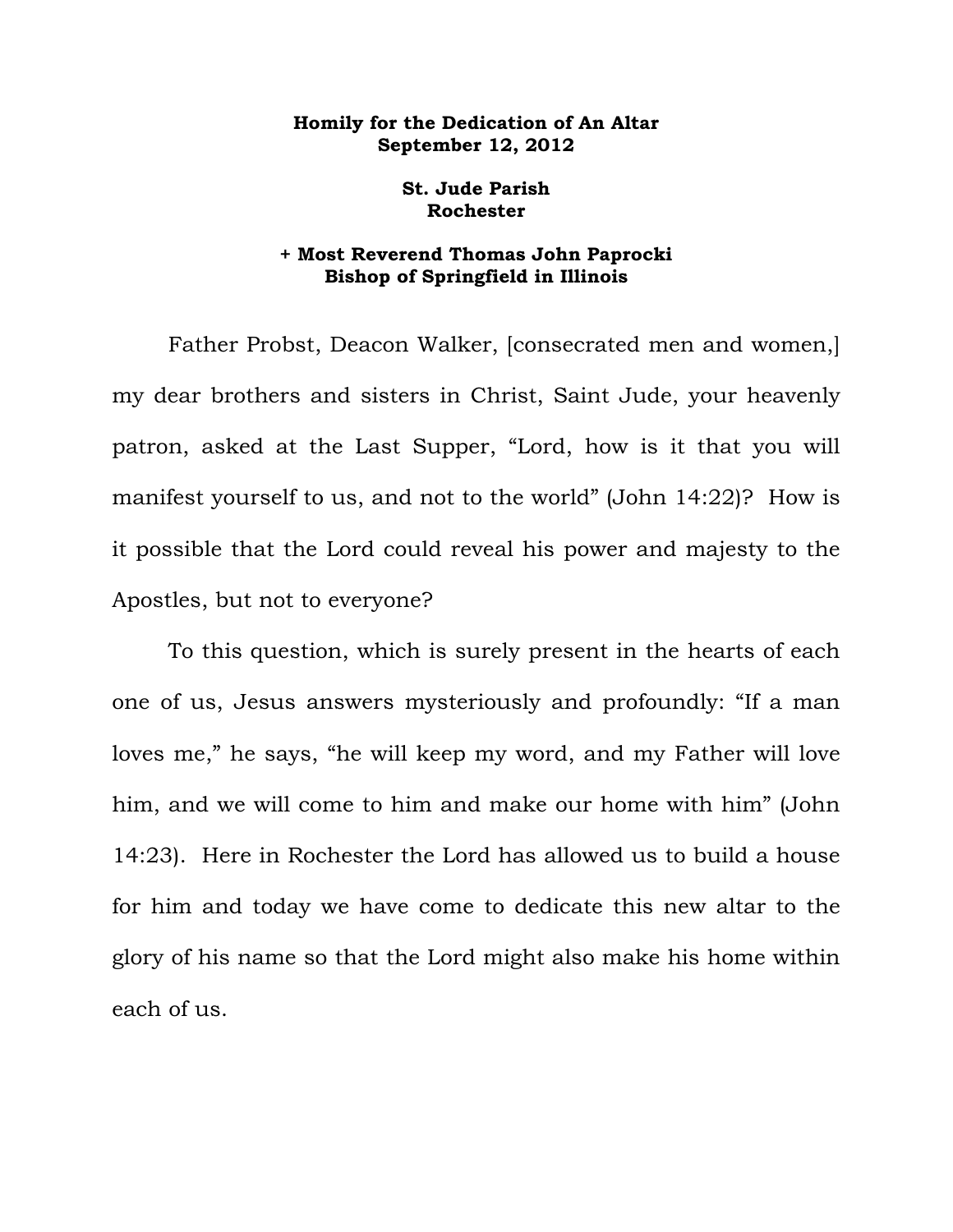It is not every day that a Bishop has this privilege of dedicating an altar so that the faithful may "worship the Father in Spirit and truth" (John 4:23). I am happy to be here with you this evening and to share in your great joy at this blessed occasion. But even as the dedication of an altar is a rare day in the life of a Bishop, even more so is it a rare day in the lives of the faithful. I thank you for joining your prayers to ours, which will soon go "up before God from the hand of the angel" (Revelation 8:4).

The dedication of an altar reminds us of the Lord's closeness to his people. Pondering Jesus' response to Saint Jude, Saint Augustine of Hippo said:

God is not too grand to come, he is not too fussy or shy, he is not too proud – on the contrary he is pleased to come if you do not displease him. Listen to the promise he makes. Listen to him indeed promising with pleasure, not threatening in displeasure, "We shall come to him," he says, "I and the Father." To the one he had earlier called his friend, the one who obeys his precepts, the keeper of his commandment, the lover of God, the lover of his neighbor, he says, "We shall come to him and make our abode with him."1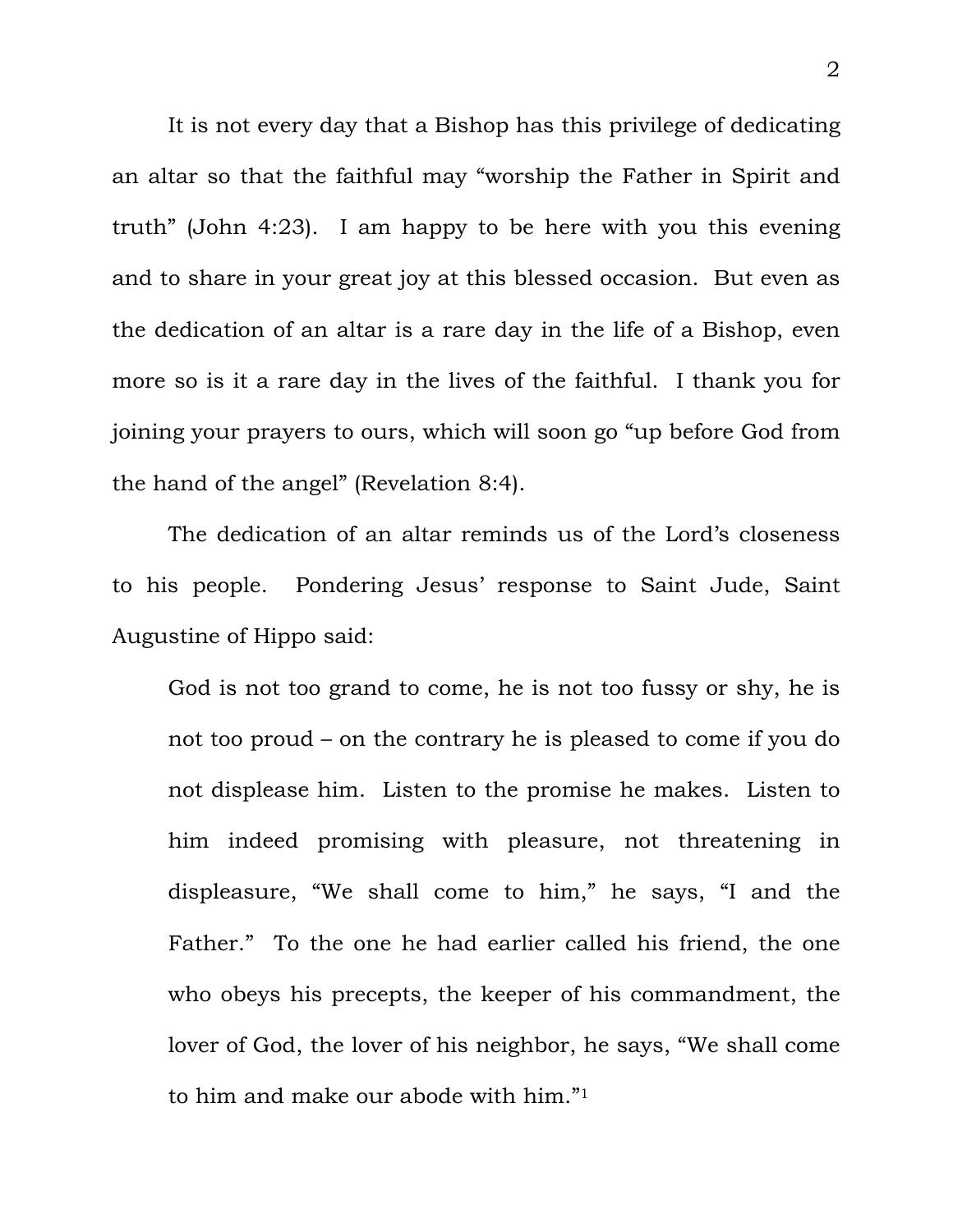To be a friend of God, to keep his commandments, to love both God and neighbor; is this not what it means to worship the Father in Spirit and truth?

 Jesus' promise to make his home with those who love him "means that the Risen One must be seen, must be perceived also by the heart, in a way so that God may take up his abode within us. The Lord does not appear as a thing. He desires to enter our lives, and therefore his manifestation is a manifestation that implies and presupposes an open heart. Only in this way do we see the Risen One."2 The Lord Jesus manifests himself to us and not to the world in the Eucharist, and those who seek to worship the Father in Spirit and in truth will recognize his manifestation under the humble appearance of bread and wine.

 Soon, dear brothers and sisters, following the example of our ancestors in faith, we will prostrate ourselves before the Lord and dedicate this altar upon which we will offer the true sacrifice of deliverance and praise: the Eucharist, Jesus Christ, the Paschal Lamb (cf. I Maccabees 4:55-56). We will take a great quantity of incense and offer it, together with our prayers, before the throne of God (cf. Revelation 8:3). Here, at this altar, the Lord will come to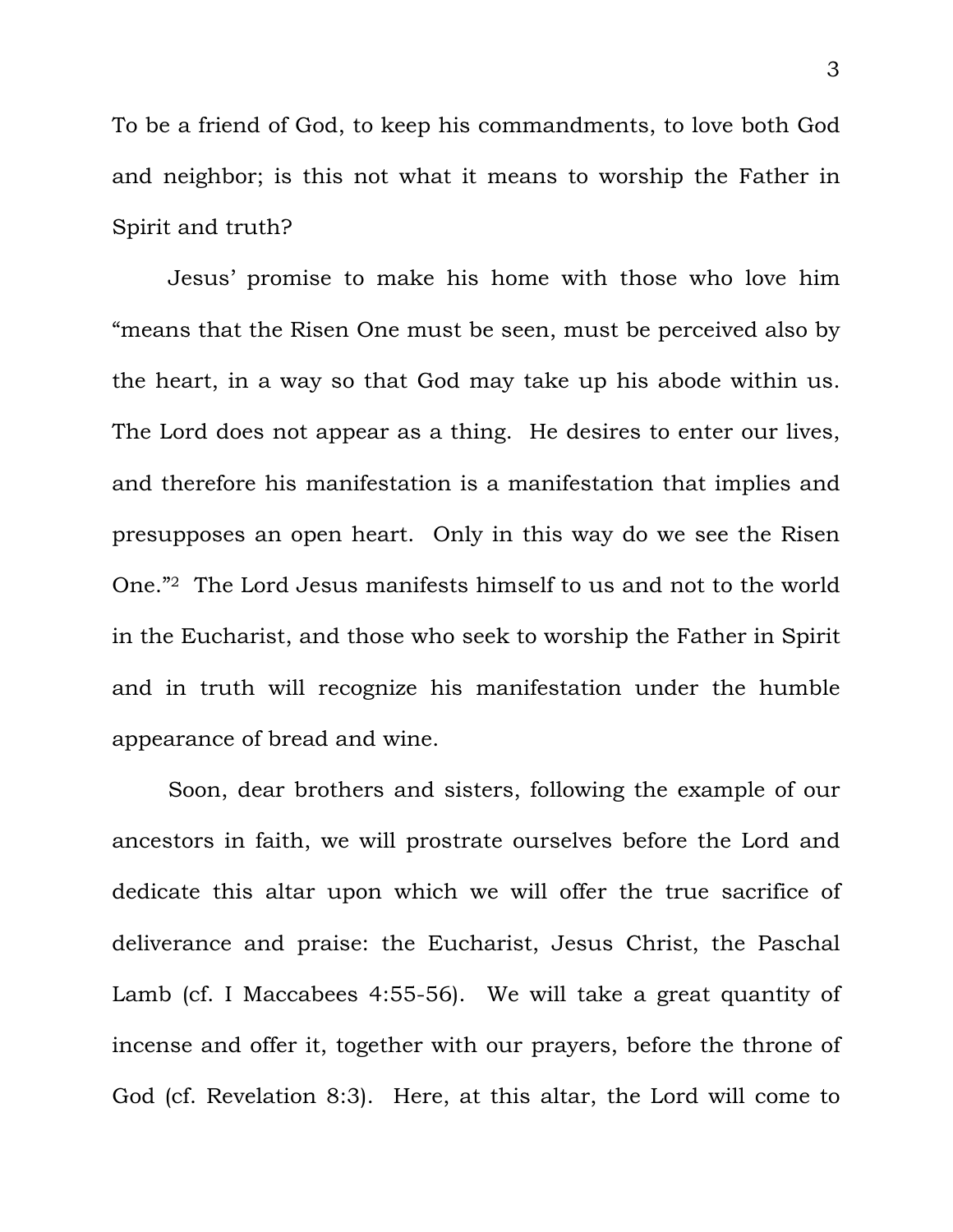make his home within those who love him, within the hearts of those who receive his Body and Blood, Soul and Divinity, in faith.

In a few minutes, you will come up to receive Our Lord in Holy Communion. As you approach to receive the Blessed Sacrament, I, or one of the priests, deacons or extraordinary ministers of Holy Communion will hold up the host before your eyes. What will you see? Just a wafer? A piece of bread? Or will your eyes be open to see the Body of Christ? We will then indeed proclaim, "The Body of Christ." What will you hear? The same words that you hear so frequently that you almost don't catch their profound significance? Or are your ears open to hear the announcement that you are in the presence of Christ your King? How will you respond? Will you mumble a perfunctory response out of habit, or will you proclaim a sincere, "Amen," a word that means, "Yes, indeed, it's true: I really do believe that I am receiving Christ, the Risen One, my Lord and Savior!"

In his letter, Saint Jude urges us "who are called, beloved in God the Father and kept for Jesus Christ," to "build yourselves up on your most holy faith" (Jude 1, 20). We must build ourselves up on the Eucharist, on the Body and Blood of Christ given for us on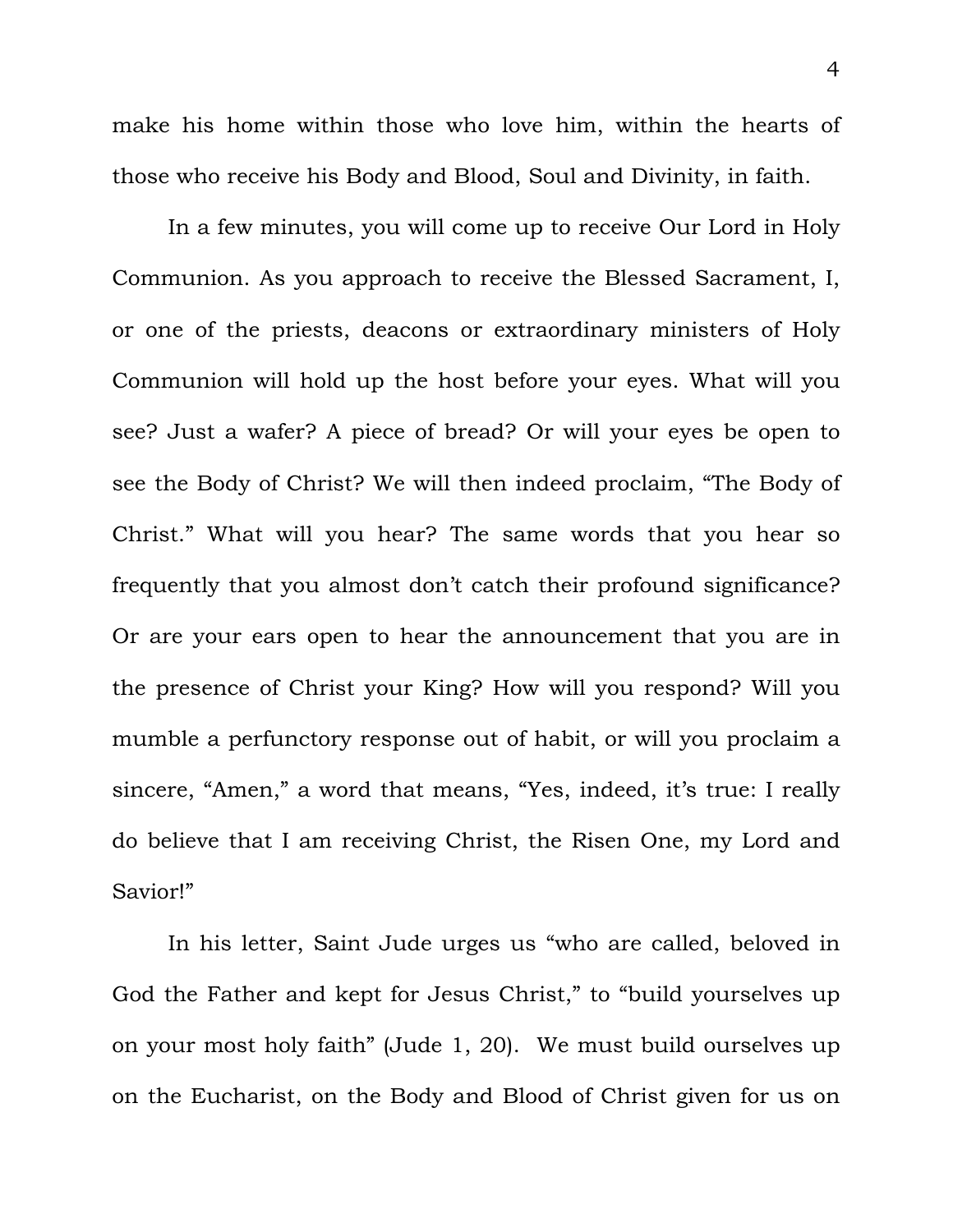the Cross which we will receive from this altar. Through the reception of Holy Communion, the Lord will enter into the homes of our souls and dwell within us. This union with God is the source of authentic joy and peace and is what draws us back to the altar day after day.

The dedication of this altar is also a clear reminder to us of our need for priests, for men sent by Jesus Christ to continue his mission and ministry in every time and place. We are in need of men who, like this altar, will allow themselves to be dedicated to the service of God. We are in need of men who will stand in the person of Christ to celebrate the Eucharist, to forgive sins in his name, to heal the sick, and to shepherd the faithful on the way to heaven.

This year we have twenty-six seminarians studying to become priests; when I came to this Diocese two years ago we had eleven seminarians. The Holy Spirit is moving in the hearts and minds of the young men of this Diocese and I pray that more young men will hear his call and respond with courageous and generous love so that, through the offering of the Holy Mass at every altar in this Diocese, the Lord may continually make his home in us.

May God give us this grace. Amen.